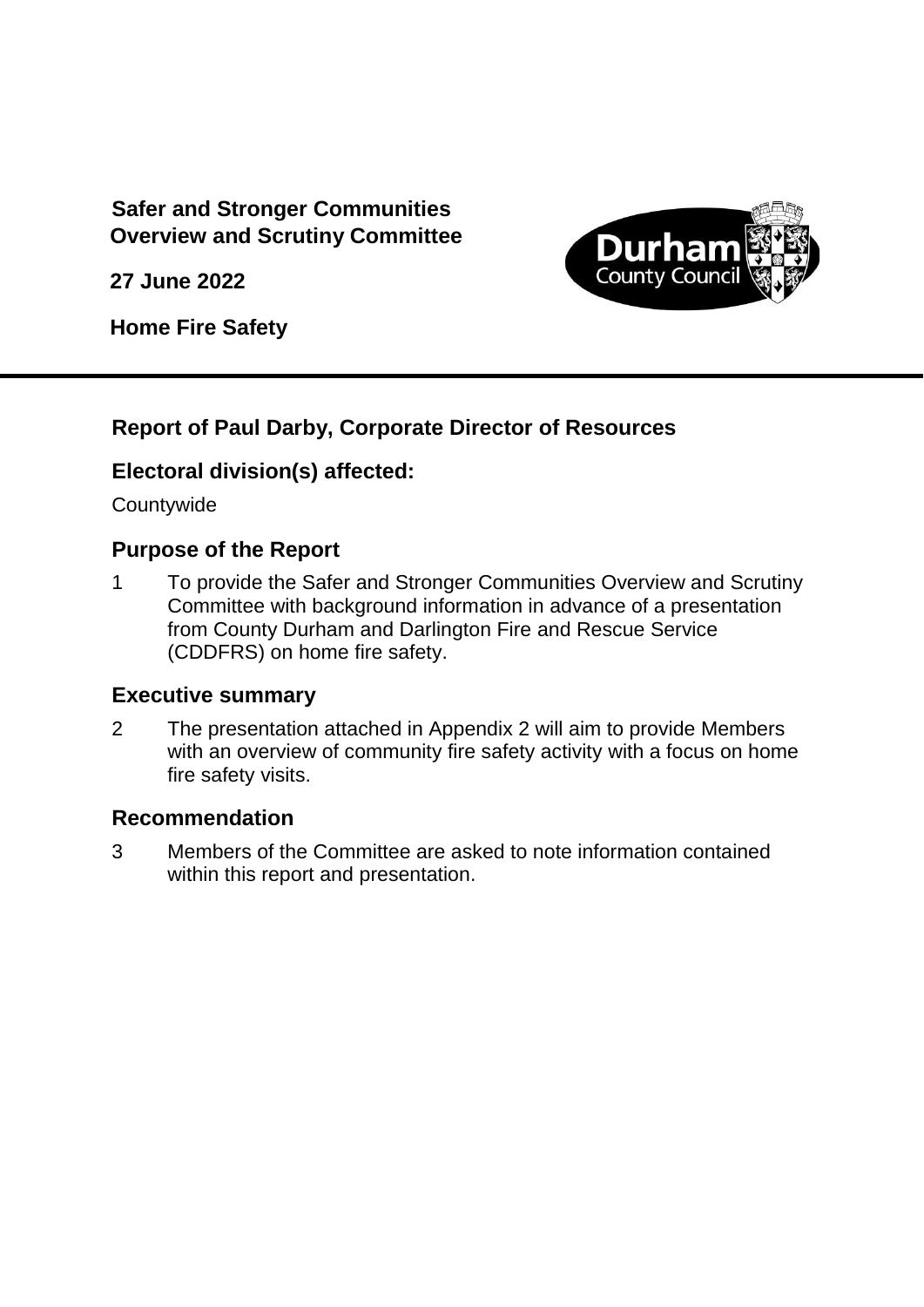## **Background**

- 4 CDDFRS undertake a wide range of fire safety activity in relation to homes, communities and businesses across the county. This activity includes free home fire safety visits (previously known as Safe and Wellbeing Visits) to which are predominately delivered by staff including community risk officers and firefighters from local fire stations who during a visit will check for working smoke alarms, provide advice on keeping residents safe from fire within their homes and plan a safe escape in the event of an emergency. Following visits, referrals linked to fire risk within the home can also be made to partner agencies for wellbeing support linked to residents.
- 5 Information within this presentation is linked to the Safe Durham Partnership Plan priority "Promote being safe and feeling safe in your community", CDDFRS Community Risk Management Plan presented to the Committee at its meeting on 6 December 2021 and previous work undertaken by the Committee on Safe and Wellbeing Visits in 2016/17.
- 6 Appendix 2 to this report contains a presentation to provide Members with an overview of fire safety activity by CDDFRS and further details of home fire safety checks that are undertaken by the service. Keith Carruthers, Director of Community Risk Management, CDDFRS is scheduled to be in attendance to deliver the presentation attached in Appendix 2 and respond to questions from the committee.

# **Main implications**

#### *Crime and Disorder*

7 Information with this report aims to contribute to the Safe Durham Partnership Plan strategic objective to promote being safe and feeling safe in your community.

### **Conclusion**

8 The attached presentation provides an opportunity for members to receive information on community fire safety activity.

### **Background papers**

None

#### **Other useful documents**

 Community Risk Management Plan, Annual Consultation – Safer and Stronger Communities Overview & Scrutiny Committee, 6 December 2021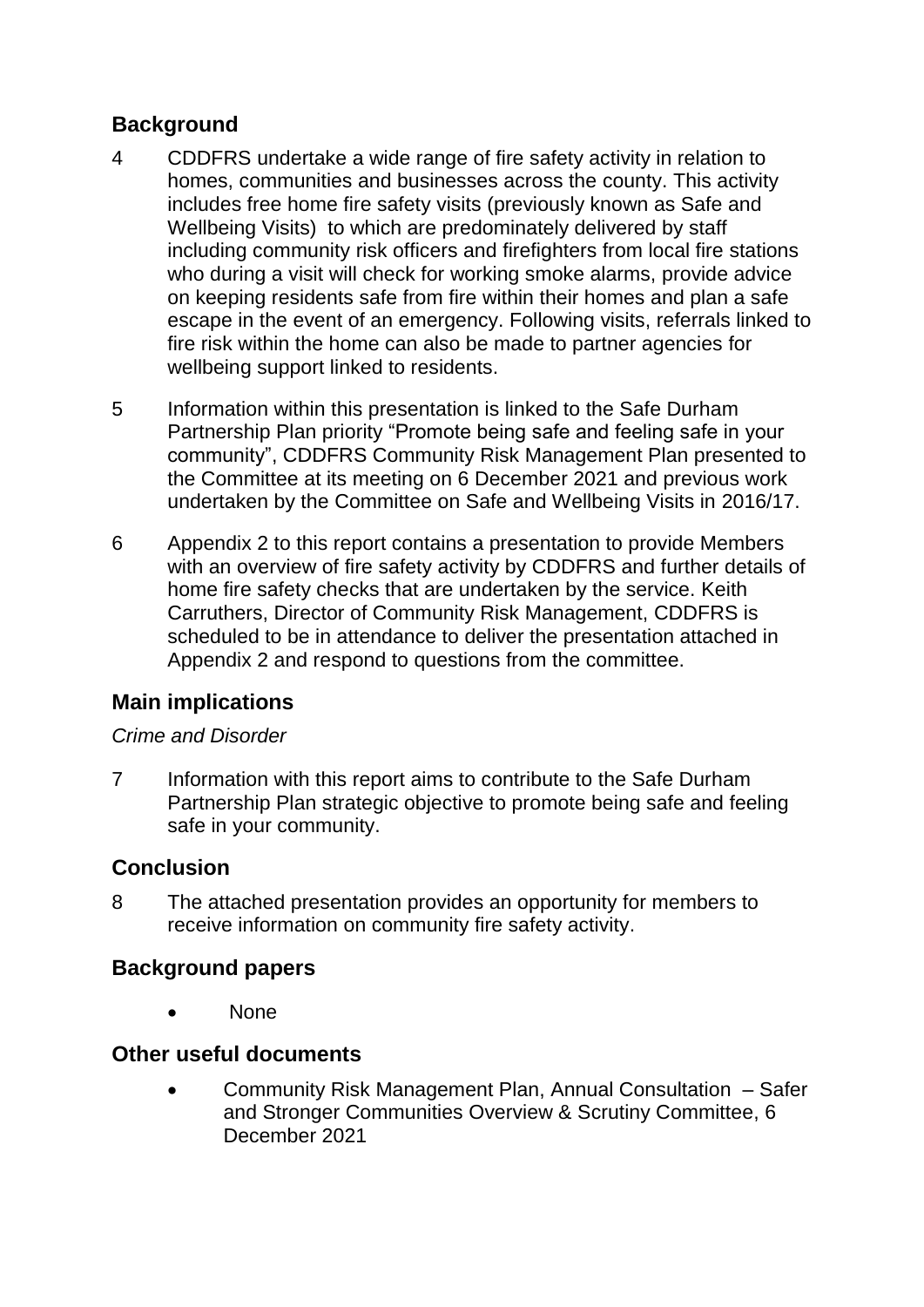• Progress of Recommendations following the Overview and Scrutiny Review of Home Safety – Safe and Wellbeing Visits – Safer and Stronger Communities Overview and Scrutiny Committee, 14 February 2019.

| <b>Contact:</b> | Jonathan Slee | Tel: 03000 268142 |
|-----------------|---------------|-------------------|
|                 |               |                   |